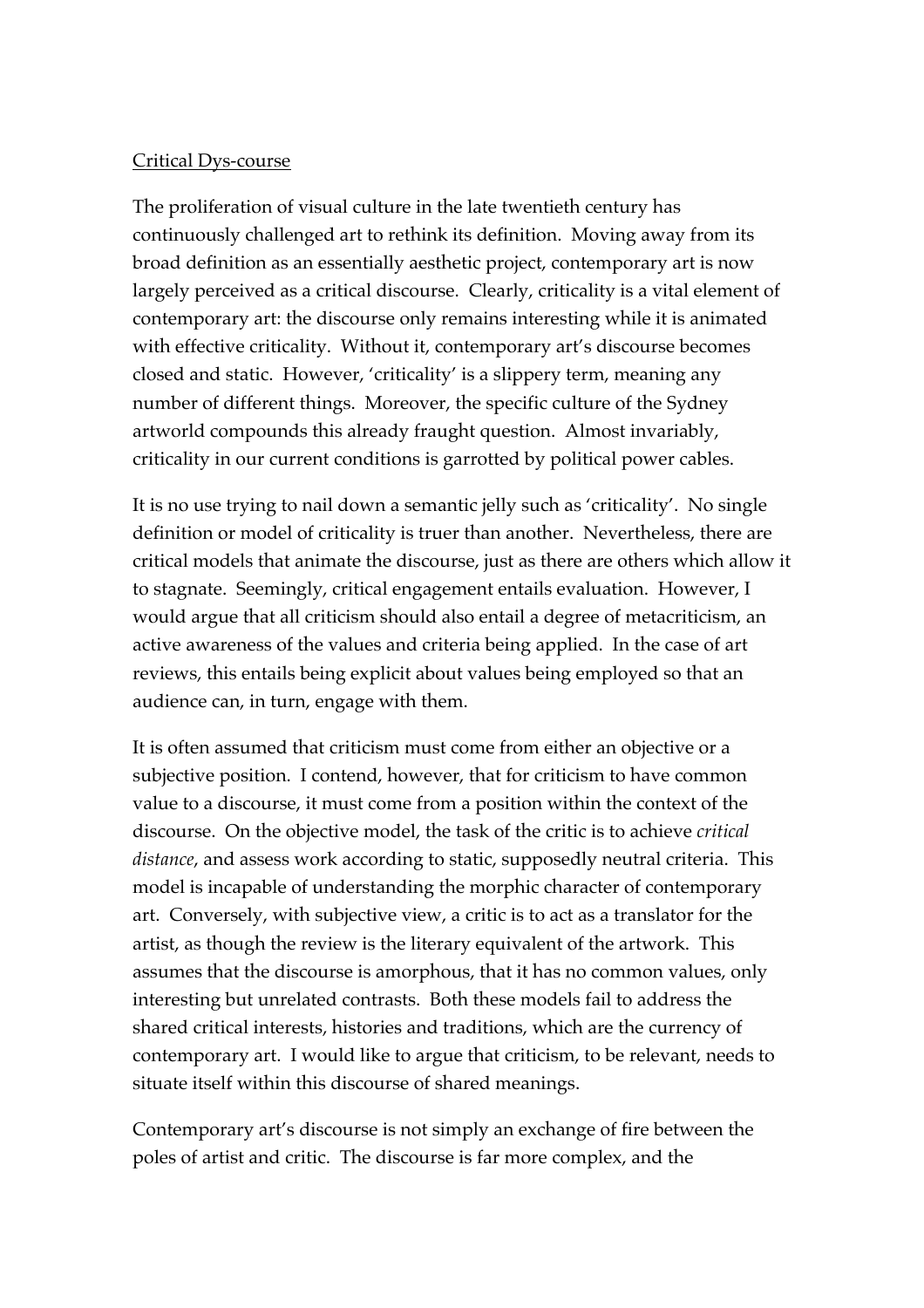relationship between its participants are much more diverse: critical discussions are just as likely to take place amongst art students over coffee. Nevertheless, the gallery circuit and art reviews are commonly regarded as the principle sites where audiences engage in the discourse. These critical spaces significantly mould the conditions within which art is produced and engaged.

Compared to fifteen years ago, Sydney's critical print now has a fairly strong infrastructure of newspaper reviews, and national and international magazines. In the very first issue of *Art & Text*, in 1981, Paul Taylor's editorial comment expressed his frustration with the critical paucity of most of the art reviewers of that time. For instance, Taylor noted "such list-makers attribute artistic success by listing the number of exhibitions an artist has had…or by noting the number of works sold in a show. Properly speaking, such writing is barely criticism at  $all''<sup>1</sup>$ .

It is hard to tell whether we now have a greater level of critical engagement in art reviews. There are many more venues for art reviews, ostensibly opening up the flow of critical discourse. However, with greater opportunities for artists to be written about, the critical value of reviews is increasingly problematised by their value as publicity. The editorial endorsement that is stamped onto a favourable review is infinitely more valuable than any paid advertising space. In the Sydney artworld, reviews have become the currency in which egos and power cliques trade. Hence, it is not uncommon for an artist to get a reliable advocate to write their review. The resulting piece possesses the critical authority of a review, combined with the shining advocacy of a catalogue essay. This does not merely pass up an opportunity for critical engagement, but, in attempting to redefine a 'review' as a kind of advertorial, ensures dubious criticality.

Power cliques, which no doubt exist in any field, play a large and determining role in the life of Sydney's contemporary art. From the outside, it must seem an unlikely milieu in which cliques could bear any critical influence. In this field there is little to be gained in terms of finance or kudos. Yet, the potential sanctions of ostracism and retaliatory bad press assure that many reviews are never *too* critical. With such interests at work, there seem to be few writers immersed enough in contemporary art to understand the complexity of its discourse, while remaining critical of it. Thus, many reviews tend to be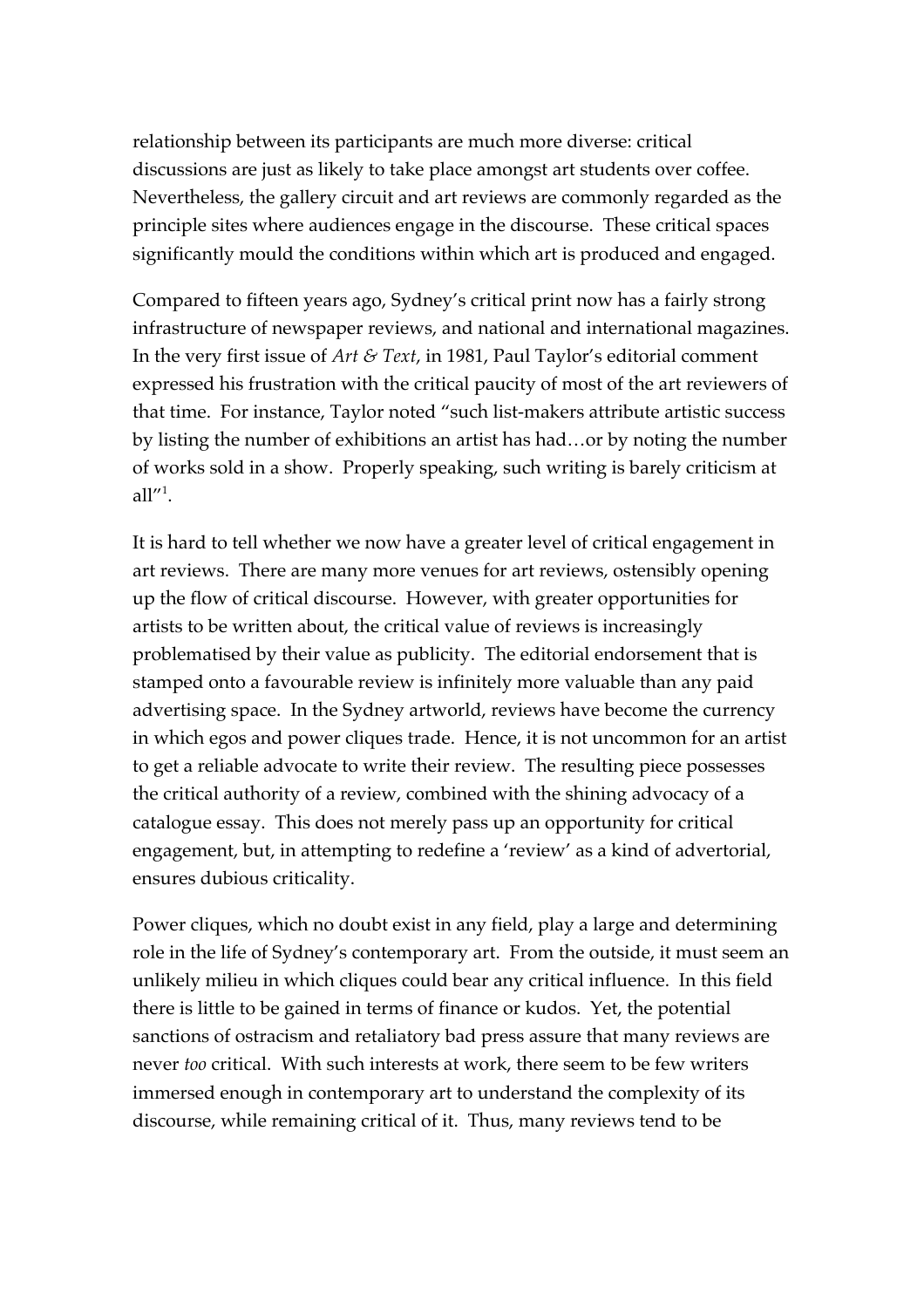acritical, variating between hagiography and bitchery, determined by underlying allegiances.

All these factors contribute to a culture which, despite the importance of criticality to its discourse, has largely forsaken effective criticism. This retreat from criticality is well illustrated by the reaction of many in the Sydney artworld to Rex Butler's "Nixon's Watergate". Published in *Agenda*, this interrogation of John Nixon's work was powerfully critical, yet it was generally perceived that by publishing it, Butler had committed some unspeakable faux pas. It was not merely that Butler did his James Herriot to Nixon's sacred cow that seemed to caused offence. In fact Butler seems almost apologetic in his conclusion, stating "none of this says that Nixon is wrong, but rather opens his work up to discussion and debate<sup>"2</sup>. By daring to open up debate at all, Butler had somehow upset the status quo.

In stark contrast to the compromised criticality within the scene, John McDonald has attempted to assert himself as contemporary art's renegade, ready to cut through the politics and pretension with a razor sharp critical eyeball. McDonald's contempt for "that glamorous club we call Contemporary Art<sup>"3</sup> is broad and consistent. His reviews echo Peter Fuller's haughty tone and disdain for contemporary art ("Duchamp was the start of all the trouble and there's nothing I would wish to say in his defence"<sup>4</sup> ) mixed with the zealousness of an evangelical visionary. McDonald's writings descend from a lineage of connoisseur taste-masters, from Fuller and Kenneth Clark. Central to their writings is the philosophically modernist notion that all art can be empirically and objectively judged against a universal template of excellence. Thus, truly great art is made by genius masters, and the best a mere mortal can hope to achieve, is a close approximation of this ideal. Accordingly, artists who diverge from this prescribed task are deemed to be impertinent, and their work to have missed the point. This is McDonald's greatest criticism of contemporary art: that it fails to measure up against this particular criteria.

The problem with McDonald's position is that it unquestionably assumes that it is no position at all: that it is the true and correct centre, the bullseye, from which all other criteria erroneously deviate. For McDonald, this natural, universal, human aesthetic order is constantly under threat from the contaminant of *low* culture embodied in contemporary art. This is explicitly manifest in his Saturday reviews in the *Sydney Morning Herald*: "For those not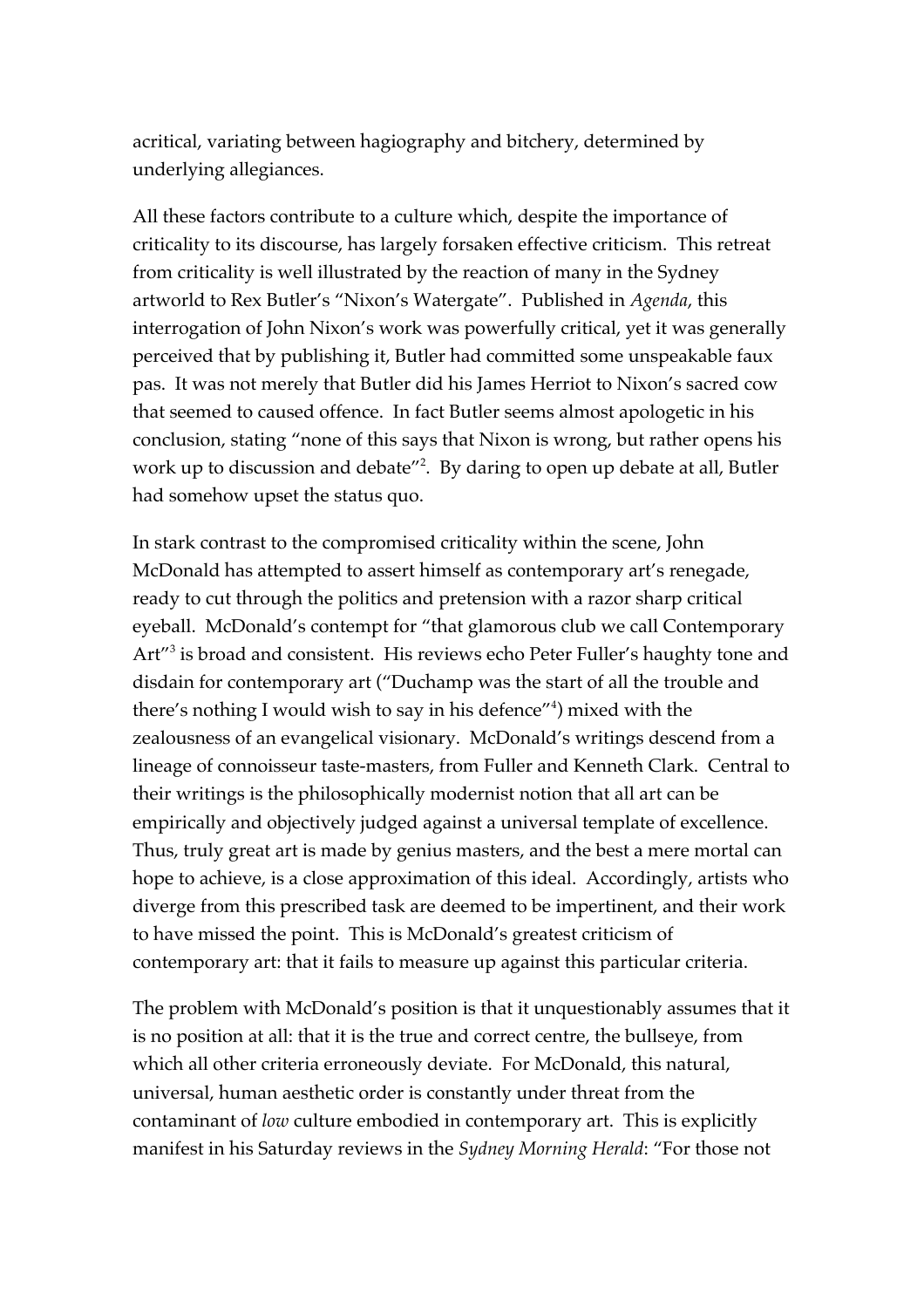inducted into the elite hierarchies of contemporary art, those without a degree in gender studies or pop culture, it must be a never ending source of wonder that art which is self-evidently bad is held to be vital and important, while art that looks pretty good is deemed inconsequential."<sup>5</sup>. It is against the universal template of excellence, privy to McDonald's eye, that some work is "selfevidently bad". McDonald's verdicts offer readers no explanation of the criteria by which the work is either *good* or *bad*. Consequently, readers are offered little opportunity to engage with, or interrogate, the evaluation. With no room for negotiation, McDonald leaves readers the option either to accept his silent thumbs-down, or dismiss him altogether. It is not discourse, but monologue.

Ultimately, one has to question the value of McDonald's criticism to this particular discourse. This is not because his sympathies are not with contemporary art. Indeed, criticism made with no particular interests within the scene can be very generative. Rather, it is that with McDonald's criticism of this field, as with Fuller's, "there are two incommensurate discourses operating".<sup>6</sup> McDonald is so wilfully blind to the values specific to contemporary art that his criteria and expectations are entirely incongruous. He applies a yardstick in a metric world.

Although far from being exhaustive, these are some of the major factors which form critical conditions in Sydney. For the artists represented in the *Critical Spaces* project, this critical context is mainly negotiated from the circuit of artistrun initiatives (ARIs). The relation of the ARI circuit to the critical discourse is continuously changing, as is its relation to other gallery institutions. It seems that in the past, particularly during the predominance of commercial galleries in the 1980s, ARIs were run, and largely regarded, as alternative spaces. Selfmarginalised, ARIs ran as a sub-culture to the wider critical discourse. Yet, more recently, both their character and their relationship to the discourse has changed.

The perception of the ARI circuit as a talent-pool for commercial galleries is no longer feasible. It is not merely that most commercial stables are full, but rather that, to many emerging artists, commercial galleries are not seen as their most likely destination. In the current impoverished art market, there are no real prospects of ever being supported by the commercial system. Consequently, the ARI circuit is experiencing a boom. To this emerging generation, artist-run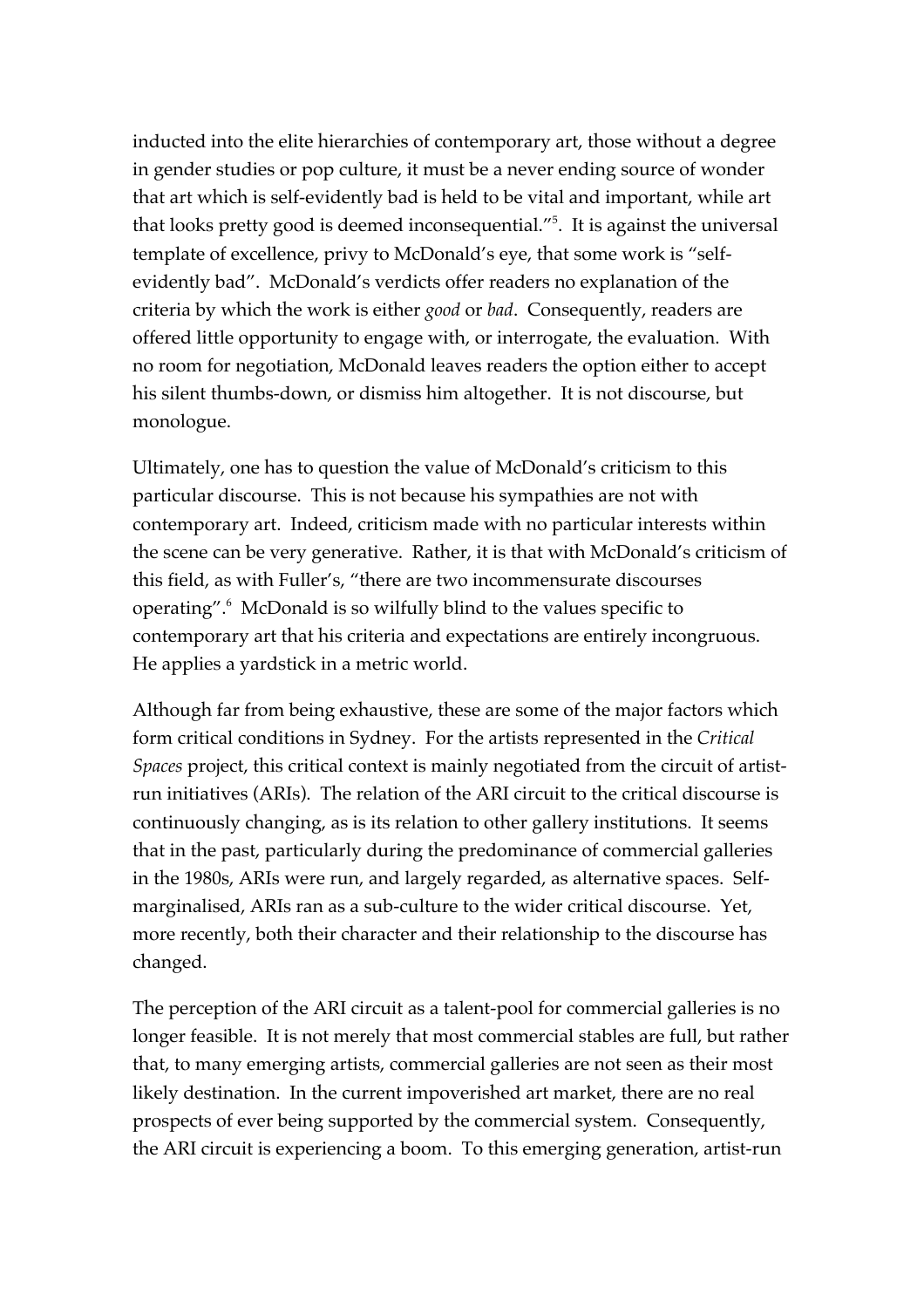initiatives are not so much alternative spaces, but a central arena of contemporary art activity, a substantive element of the discourse.

An important characteristic of ARIs is the potential curatorial independence which their non-profit status affords them. An underlying critical agenda shapes the curatorial program of any gallery. Despite having to exist on low finanaces, most ARIs have a degree of financial independence which other types of galleries do not have. Unlike commercial galleries, they do not have to exhibit work which is likely to sell. Therefore, the artists they show are not necessarily well known, and are freer to make unsaleable work. Moreover, most ARIs are allowed greater freedom by not having to placate funding bodies.

The fact that ARIs are artist-run makes them a unique kind of critical institution. An ARI is often directed and run by a small group of like-minded artists with a definite, focussed notion of what their gallery represents. In addition to their curatorial autonomy, ARIs are free to adopt critical agendas based on the particular interests of the directors. Representing just four of Sydney's many ARIs, *Critical Spaces* demonstrates that each gallery proposes different forms of practice. Each holds a position in relation to the others: one gallery would seem to agree more with the propositions of some galleries, and more vehemently oppose others. Their independence allows them to declare their interests more readily. For instance, Mishka Borowski is the sole director of Pendulum, so the gallery's agenda parallels her concerns as an artist with a kind of material poetics. The works of the four artists which Pendulum represents in this project seem to take this as their main tenet. Combined with the selection of artists, the work produced often corresponds to the director's concerns.

As a consequence of their focussed agendas, ARIs characteristically have not been compelled to exhibit a broad representation of concerns. This narrowness could be seen as being negative. Indeed, in the case of an institution which is required to present a survey of artistic heterogeneity, such as the Art Gallery of New South Wales, this would amount to cultural fascism. But for ARIs, this is their most important characteristic. The current boom-time for ARIs means that there are now many galleries, with significantly different agendas. The sum of their focussed programs creates the potential for a broadly polyvalent discourse.